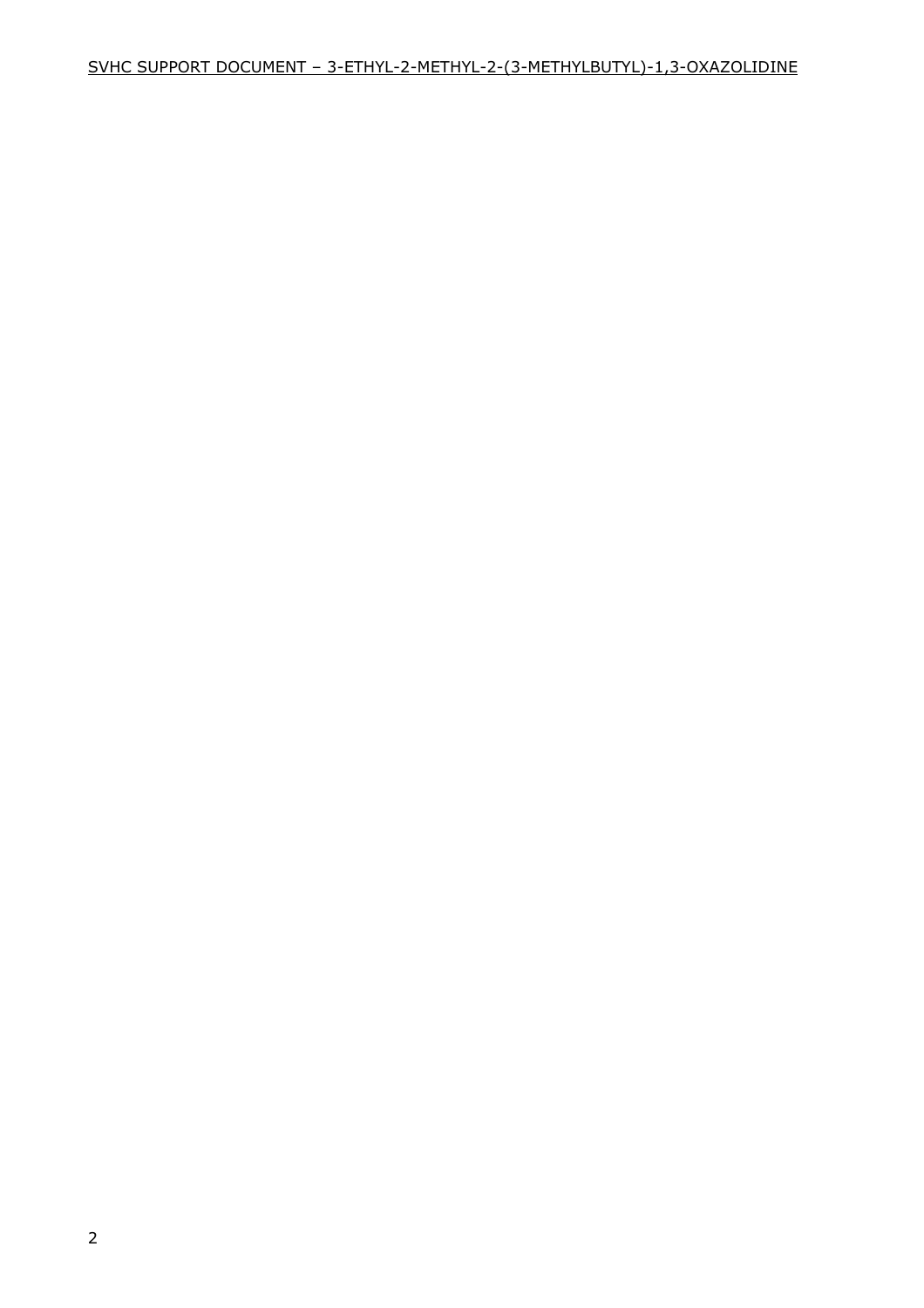## **CONTENTS**

|   |     | 1 IDENTITY OF THE SUBSTANCE AND PHYSICAL AND CHEMICAL PROPERTIES  5 |  |
|---|-----|---------------------------------------------------------------------|--|
|   | 1.1 |                                                                     |  |
|   |     |                                                                     |  |
|   |     |                                                                     |  |
| 4 |     |                                                                     |  |
|   | 5   |                                                                     |  |
| 6 |     |                                                                     |  |
|   |     |                                                                     |  |

# **TABLES**

| Table 3: Classification according to part 3 of Annex VI, Table 3.1 ((list of harmonised |  |
|-----------------------------------------------------------------------------------------|--|
| classification and labelling of hazardous substances) of Regulation (EC) No 1272/2008 7 |  |
| Table 4: Classification according to part 3 of Annex VI, Table 3.2 (list of harmonized  |  |
| classification and labelling of hazardous substances from Annex I of Council Directive  |  |
|                                                                                         |  |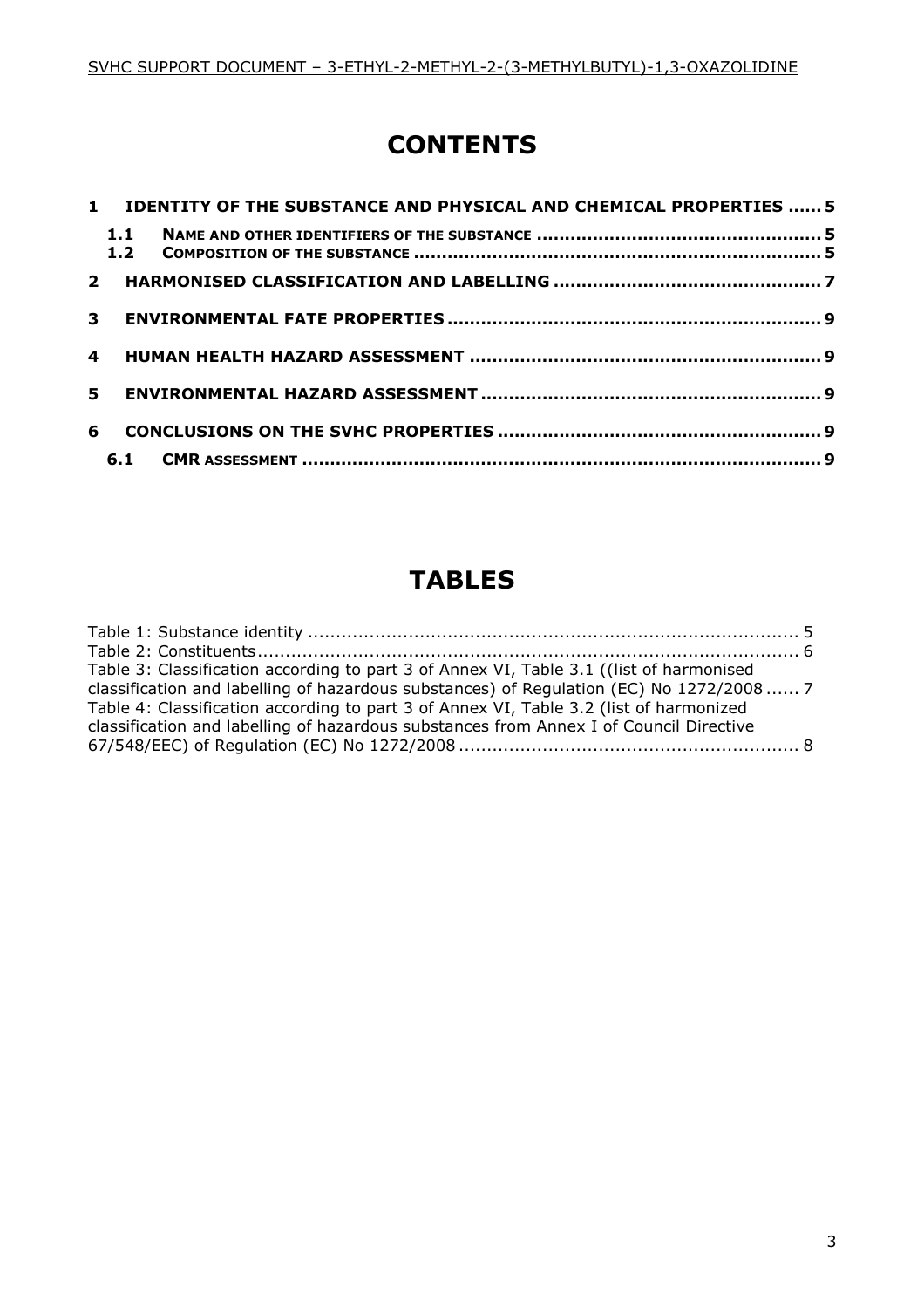#### **Substance Name: 3-ethyl-2-methyl-2-(3-methylbutyl)-1,3-oxazolidine**

#### **EC Number: 421-150-7**

#### **CAS number: 143860-04-2**

The substance is identified as substance meeting the criteria of Article 57 (c) of Regulation (EC) 1907/2006 (REACH) owing to its classification as toxic for reproduction category  $1B^2$ .

#### **Summary of how the substance meets the criteria set out in Article 57 (c) of REACH (Repr. 1B).**

3-ethyl-2-methyl-2-(3-methylbutyl)-1,3-oxazolidine is covered by Index number 613-191-00-6 in Regulation (EC) No 1272/2008 and classified in Annex VI, part 3, Table 3.1 (list of harmonised classification and labelling of hazardous substances) as toxic for reproduction, Repr. 1B (H360F \*\*\*: "May damage fertility"). The corresponding classification in Annex VI, part 3, Table 3.2 (the list of harmonised and classification and labelling of hazardous substances from Annex I to Directive 67/548/EEC) of Regulation (EC) No 1272/2008 is toxic for reproduction, Repr. Cat. 2, R60 ("May impair fertility").

Therefore, this classification of the substance in Regulation (EC) No 1272/2008 shows that it meets the criteria for classification as toxic for reproduction in accordance with Article 57 (c) of REACH.

#### **Registration dossier(s) submitted for the substance? Yes**

i,

<sup>2</sup> Classification in accordance with Regulation (EC) No 1272/2008 Annex VI, part 3, Table 3.1 List of harmonised classification and labelling of hazardous substances.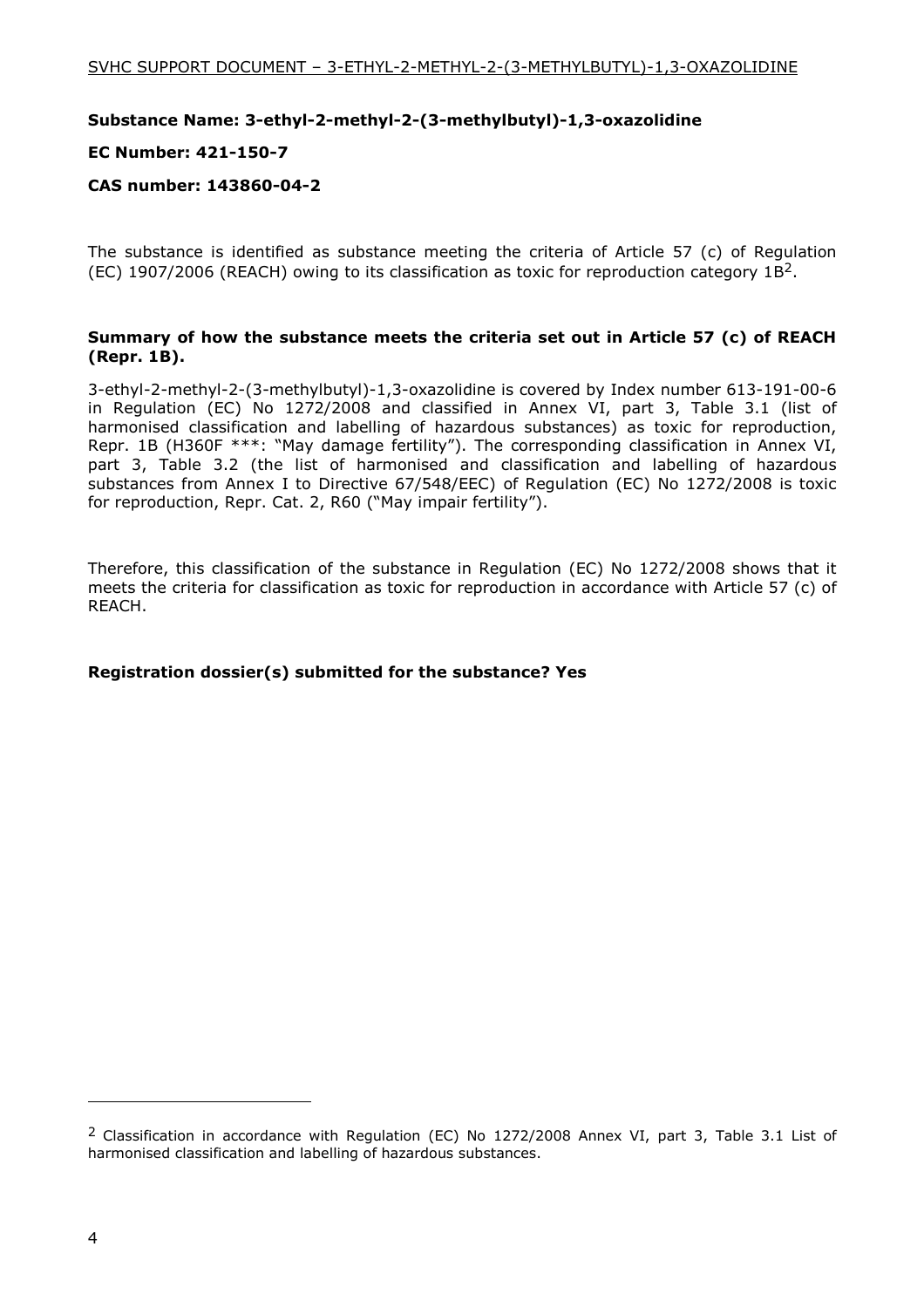## **JUSTIFICATION**

### **1 Identity of the substance and physical and chemical properties**

#### **1.1 Name and other identifiers of the substance**

#### **Table 1: Substance identity**

| <b>EC</b> number:                                                            | 421-150-7                                              |  |  |  |  |
|------------------------------------------------------------------------------|--------------------------------------------------------|--|--|--|--|
| EC name:                                                                     | 3-ethyl-2-methyl-2-(3-methylbutyl)-1,3-<br>oxazolidine |  |  |  |  |
| <b>CAS number (in the EC inventory):</b>                                     | 143860-04-2                                            |  |  |  |  |
| <b>CAS number:</b>                                                           | 143860-04-2                                            |  |  |  |  |
| <b>Deleted CAS numbers:</b>                                                  |                                                        |  |  |  |  |
| <b>CAS name:</b>                                                             | Oxazolidine, 3-ethyl-2-methyl-2-(3-methylbutyl)-       |  |  |  |  |
| <b>IUPAC name:</b>                                                           | 3-Ethyl-2-methyl-2-(3-methylbutyl)-1,3-<br>oxazolidine |  |  |  |  |
| <b>Index number in Annex VI of the</b> 613-191-00-6<br><b>CLP Regulation</b> |                                                        |  |  |  |  |
| <b>Molecular formula:</b>                                                    | $C_{11}H_{23}NO$                                       |  |  |  |  |
| <b>Molecular weight range:</b>                                               | 185.3 g/mol                                            |  |  |  |  |
| <b>Synonyms:</b>                                                             | Zoldine MS-PLUS                                        |  |  |  |  |

#### **Structural formula:**



### **1.2 Composition of the substance**

**Name:** 3-ethyl-2-methyl-2-(3-methylbutyl)-1,3-oxazolidine

**Description: ---** 

**Degree of purity**: 90 - 100 %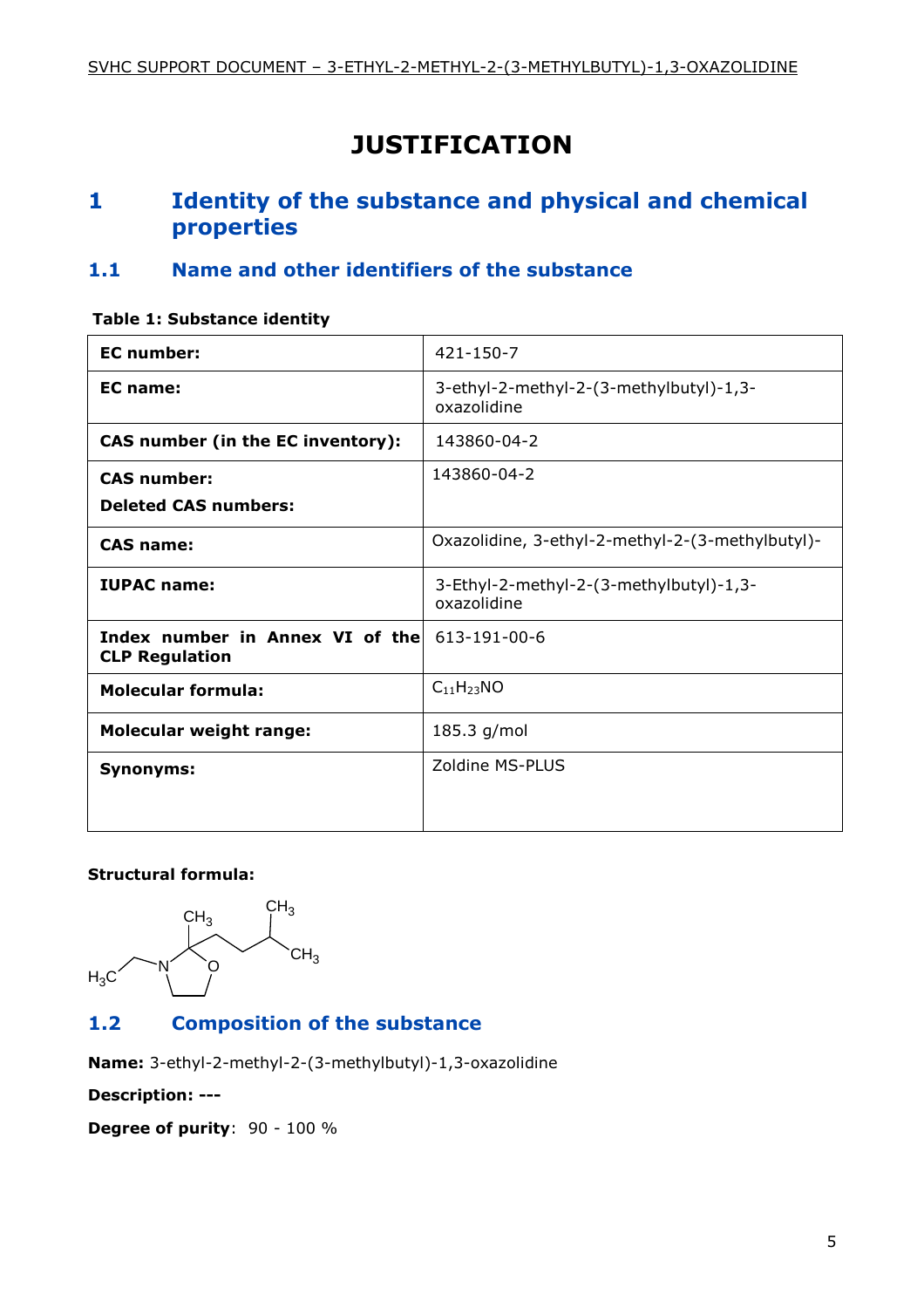#### **Table 2: Constituents**

| <b>Constituents</b>                                        | <b>Typical</b><br>concentration | <b>Concentration</b><br>range | <b>Remarks</b>                                            |
|------------------------------------------------------------|---------------------------------|-------------------------------|-----------------------------------------------------------|
| 3-ethyl-2-methyl-2-<br>(3-methylbutyl)-1,3-<br>oxazolidine |                                 | $\frac{0}{0}$<br>$90 - 100$   | Information<br>according to the<br>available registration |
| $421 - 150 - 7$                                            |                                 |                               | dossiers                                                  |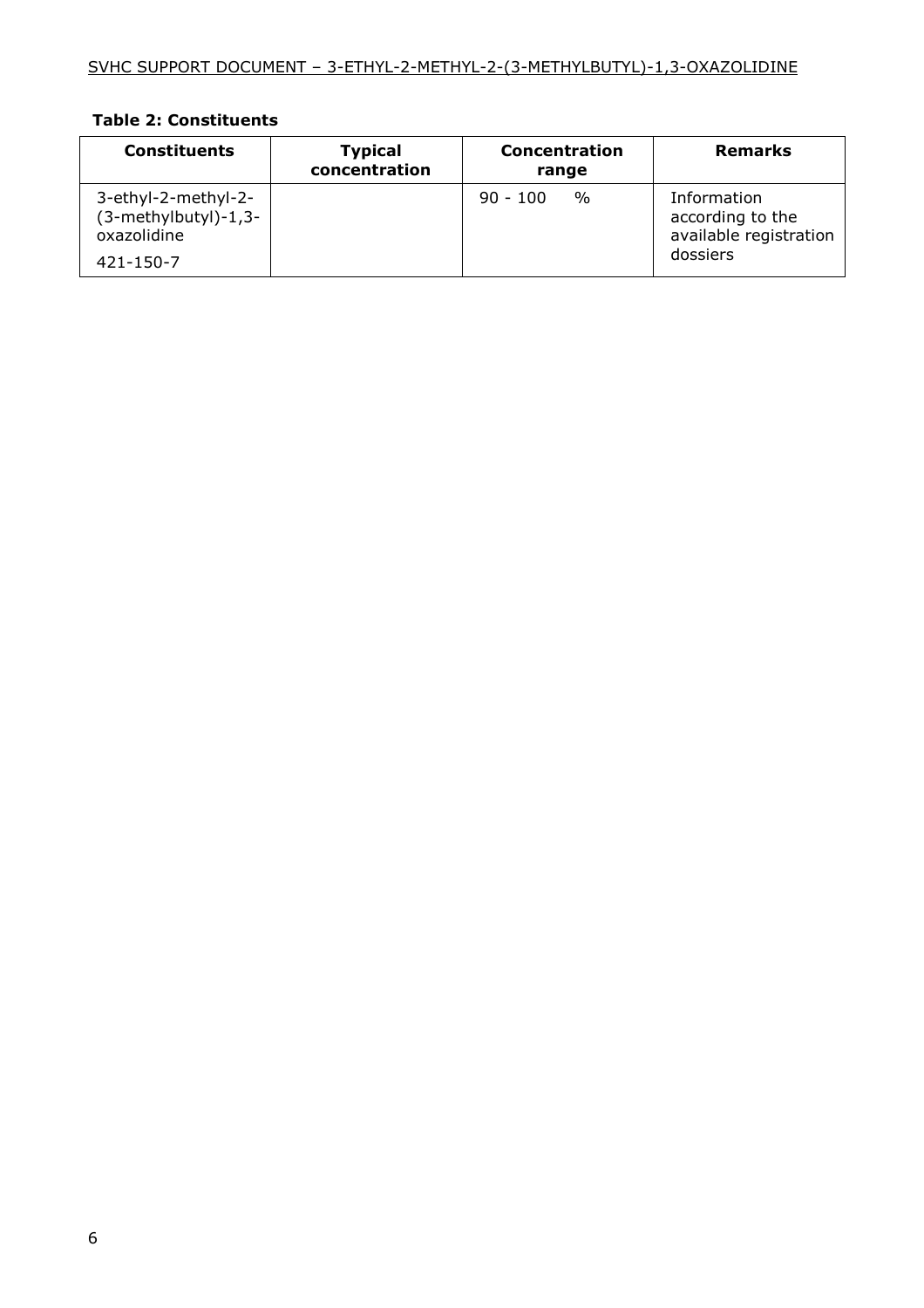#### **2Harmonised classification and labelling**

3-ethyl-2-methyl-2-(3-methylbutyl)-1,3-oxazolidine is covered by Index number 613-191-00-6 in Annex VI, part 3 of Regulation (EC) No 1272/2008 as follows:

**Table 3: Classification according to part 3 of Annex VI, Table 3.1 ((list of harmonised classification and labelling of hazardous substances) of Regulation (EC) No 1272/2008** 

| <b>Index No</b> | <b>International</b><br><b>Chemical</b><br><b>Identification</b> | <b>EC No</b> | <b>CAS No</b> |                                                                            | <b>Classification</b>                         |                                                | Labelling                      |                                          |                                      | <b>Notes</b> |
|-----------------|------------------------------------------------------------------|--------------|---------------|----------------------------------------------------------------------------|-----------------------------------------------|------------------------------------------------|--------------------------------|------------------------------------------|--------------------------------------|--------------|
|                 |                                                                  |              |               | Hazard<br><b>Class</b><br>and<br>Categor<br>Code(s)                        | Hazard<br>statement<br>code(s)                | <b>Pictogram</b><br>, Signal<br>Word<br>Code(s | Hazard<br>statement<br>code(s) | Suppl.<br>Hazard<br>statement<br>code(s) | Conc.<br>Limits,<br><b>M-factors</b> |              |
| 613-191-00-6    | 3-ethyl-2-methyl-2-<br>$(3-methylbutyl)-1,3-$<br>oxazolidine     | 421-150-7    | 143860-04-2   | Repr. 1B<br>Skin Corr.<br>1B<br>Aquatic<br>Acute 1<br>Aquatic<br>Chronic 1 | <b>H360F</b><br>$***$<br>H314<br>H400<br>H410 | GHS08<br>GHS05<br>GHS09<br>Dqr                 | H360F ***<br>H314<br>H410      |                                          |                                      |              |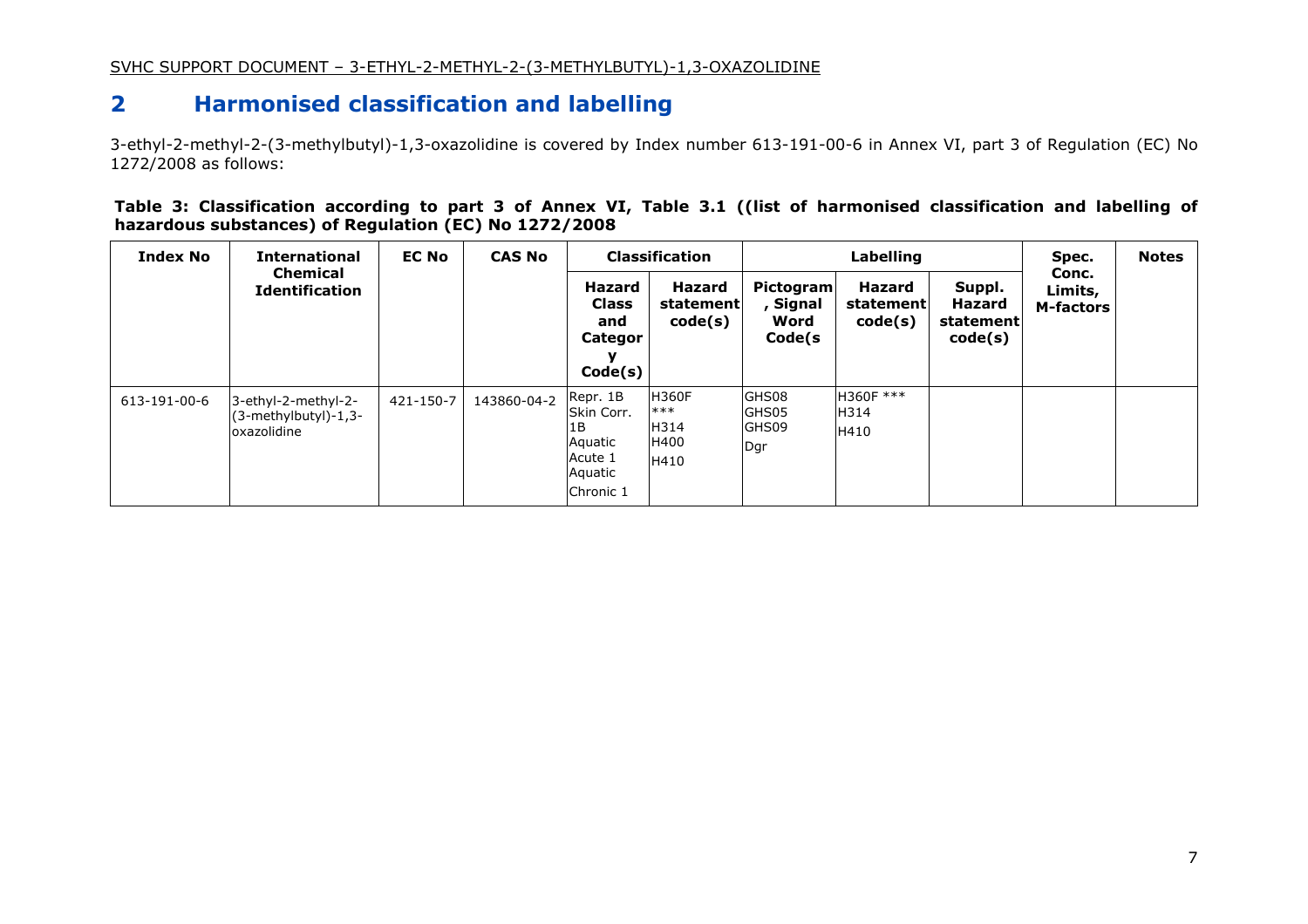#### SVHC SUPPORT DOCUMENT – 3-ETHYL-2-METHYL-2-(3-METHYLBUTYL)-1,3-OXAZOLIDINE

Table 4: Classification according to part 3 of Annex VI, Table 3.2 (list of harmonized classification and labelling of<br>hazardous substances from Annex I of Council Directive 67/548/EEC) of Regulation (EC) No 1272/2008

| <b>Index No</b> | <b>International Chemical</b><br><b>Identification</b> | <b>EC No</b> | <b>CAS No</b> | <b>Classification Labelling</b>                         |                                                       | Concentration<br>Limits | <b>Notes</b> |
|-----------------|--------------------------------------------------------|--------------|---------------|---------------------------------------------------------|-------------------------------------------------------|-------------------------|--------------|
| 613-191-00-6    | 3-ethyl-2-methyl-2-(3-<br>methylbutyl)-1,3-oxazolidine | 421-150-7    |               | 143860-04-2 Repr. Cat. 2;<br>R60<br>C; R34<br>N: R50-53 | T; N<br>$R: 60-34-$<br>50/53<br>$S: 53-45-60-$<br>-61 |                         |              |